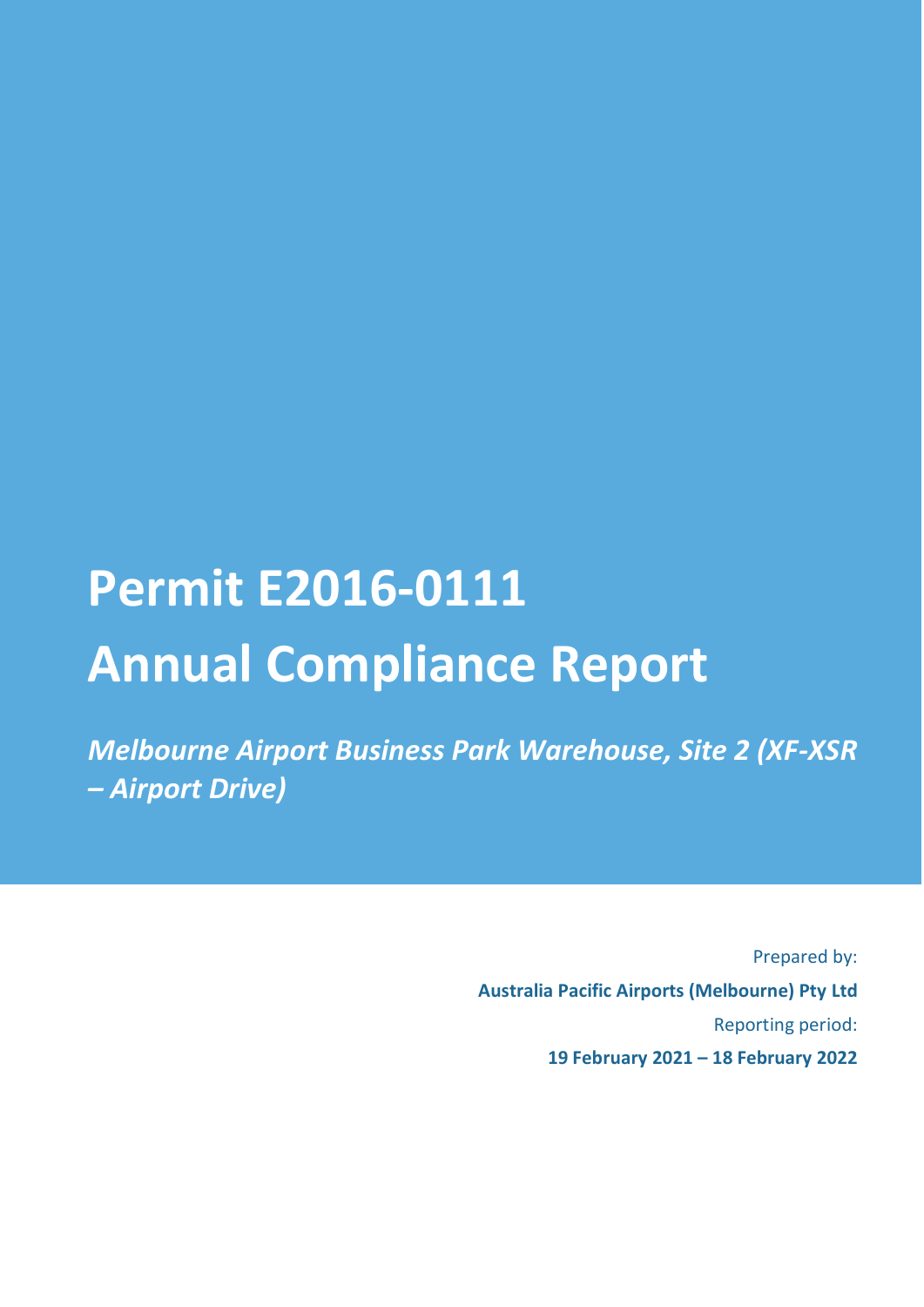# <span id="page-1-0"></span>**DECLARATION OF ACCURACY**

In making this declaration, I am aware that sections 490 and 491 of the *Environment Protection and Biodiversity Conservation Act 1999* (Cth) (EPBC Act) make it an offence in certain circumstances to knowingly provide false or misleading information or documents. The offence is punishable on conviction by imprisonment or a fine, or both. I declare that all the information and documentation supporting this compliance report is true and correct in every particular. I am authorised to bind the approval holder to this declaration and that I have no knowledge of that authorisation being revoked at the time of making this declaration.

#### Signed

| Full name (please print)                                    | Nick Walker                                   |
|-------------------------------------------------------------|-----------------------------------------------|
| Position (please print)                                     | <b>Head of Environment and Sustainability</b> |
| Organisation (please print including ABN/ACN if applicable) | Australia Pacific Airports (Melbourne),       |
|                                                             | ABN: 62 076 999 114                           |
| Date                                                        | 18 May 2022                                   |

## <span id="page-1-1"></span>**DOCUMENT VERSION CONTROL**

| <b>Version</b> | <b>Date</b> | <b>Status</b> | <b>Author</b> | <b>Reviewer</b> |
|----------------|-------------|---------------|---------------|-----------------|
| V <sub>1</sub> | 18/05/2022  | Final         | Rachael Young | Nick Walker     |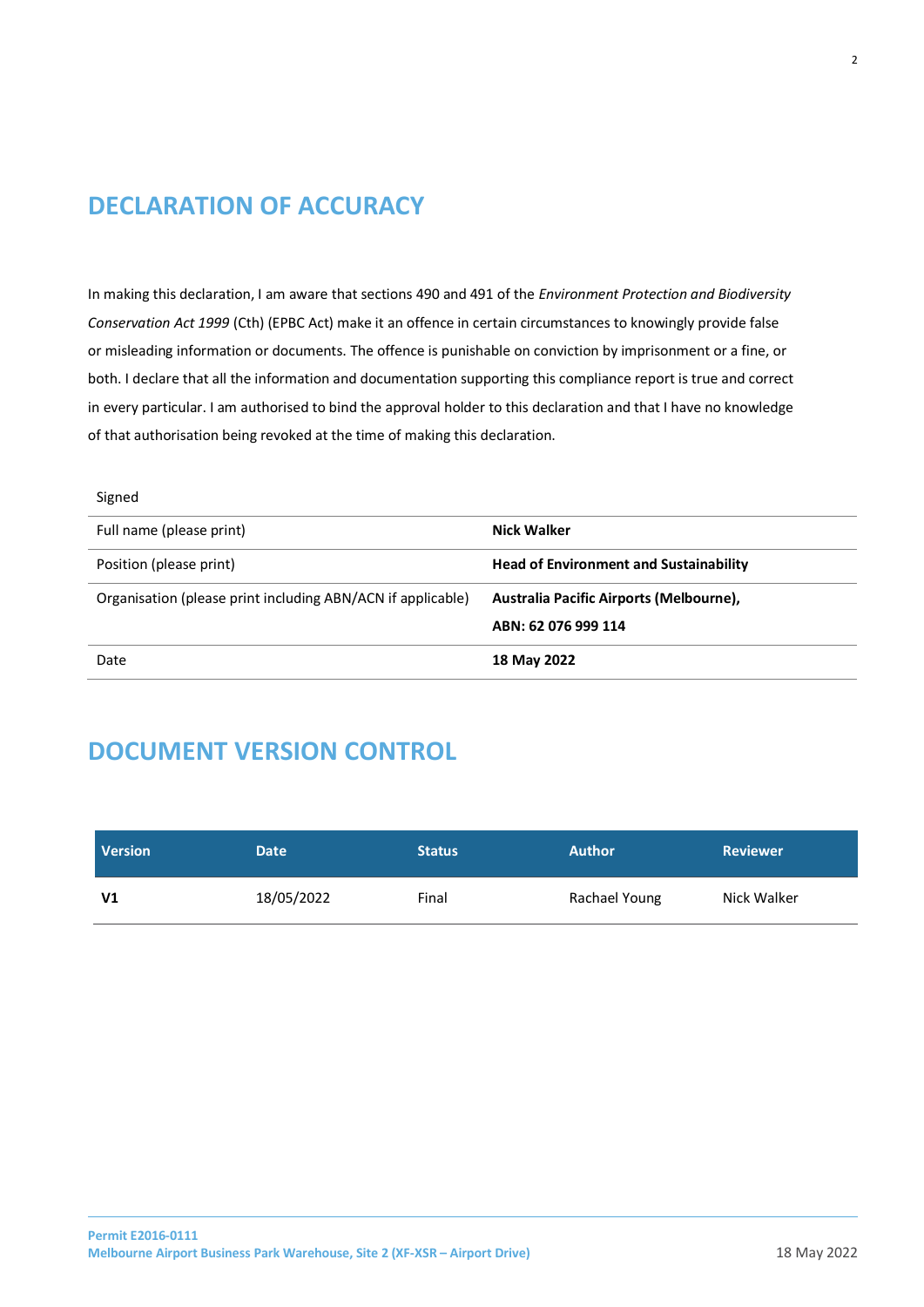# **CONTENTS**

| 1.1 |  |
|-----|--|
| 1.2 |  |
| 1.3 |  |
|     |  |
|     |  |
| 3.1 |  |
|     |  |

#### **Tables**

## **Figures**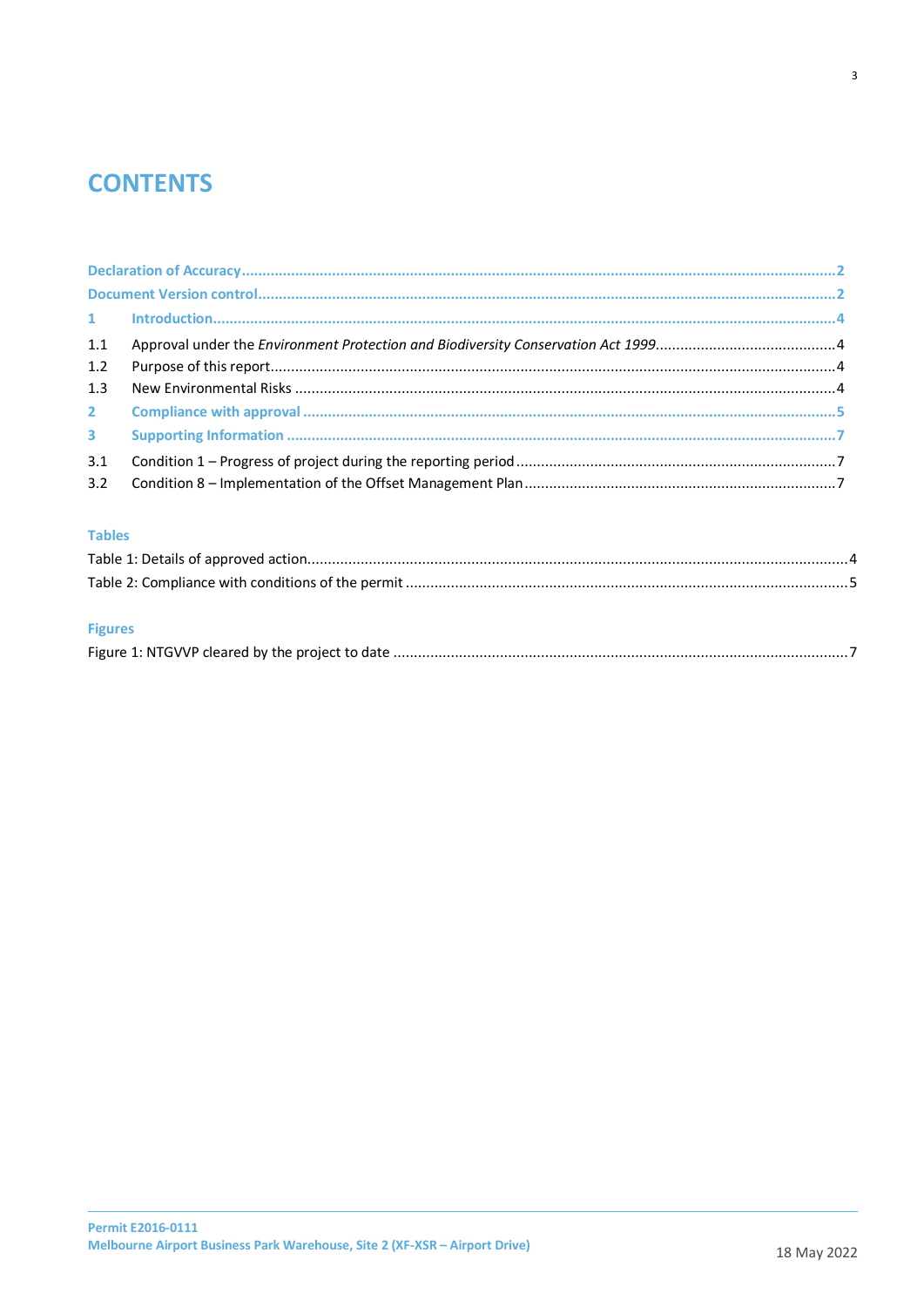# <span id="page-3-0"></span>**1 INTRODUCTION**

## <span id="page-3-1"></span>*1.1* **Approval under the** *Environment Protection and Biodiversity Conservation Act 1999*

The Department of the Environment issued approval for the Melbourne Airport Business Park Warehouse, Site 2 project at Melbourne Airport on 30 November 2016. Summary details of the approved actions are included in Table 1 below.

| Person to whom the permit is granted | Australia Pacific Airports (Melbourne) Pty Limited<br>ACN: 076 999 114                                                                                              |
|--------------------------------------|---------------------------------------------------------------------------------------------------------------------------------------------------------------------|
| <b>Approved action</b>               | To construct two warehouses and a distribution centre at<br>Melbourne Airport Business Park, Tullamarine, Victoria as<br>outlined in permit application E2016-0111. |
| <b>Permit/EPBC Number</b>            | F2016-0111                                                                                                                                                          |
| Date of Approval                     | 30 November 2016                                                                                                                                                    |

#### *Table 1: Details of approved action*

## <span id="page-3-2"></span>**1.2 Purpose of this report**

This annual compliance report outlines the state of compliance with each approval condition over the period 19 February 2021 (commencement of the action) – 18 February 2022.

## <span id="page-3-3"></span>**1.3 New Environmental Risks**

No new environmental risks were identified during the reporting period.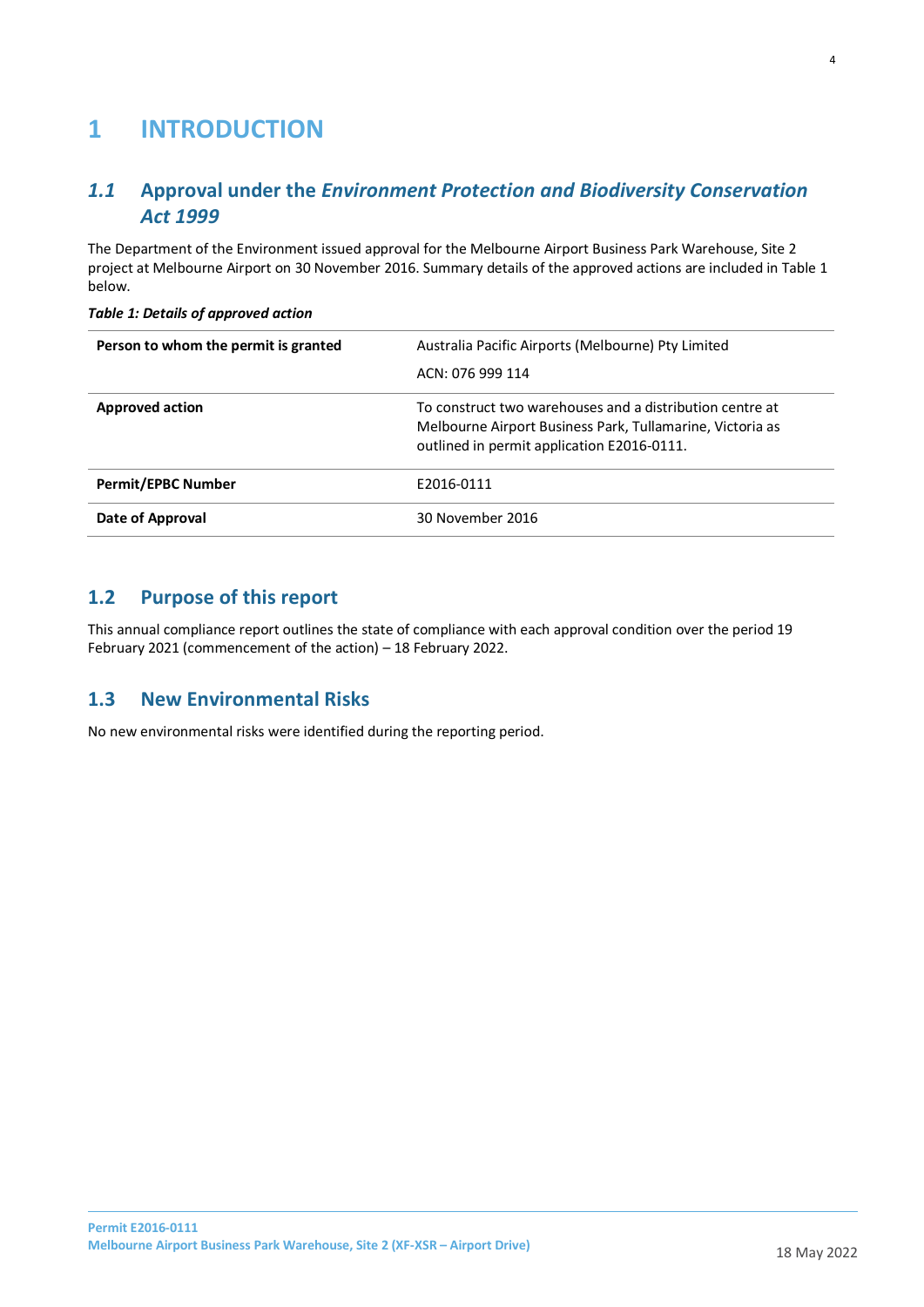# **2 COMPLIANCE WITH APPROVAL**

Statements regarding compliance with each permit condition are detailed in Table 2.

#### *Table 2: Compliance with conditions of the permit*

<span id="page-4-0"></span>

| <b>Condition</b><br>No. | <b>Condition</b>                                                                                                                                                                                                                                                                                                                                                                                                                                                                                                                                                                                                                                                                                                          | Is the project<br>compliant with<br>this condition? | <b>Evidence / Comments</b>                                                                                                                                                                                                                                                                                                  |
|-------------------------|---------------------------------------------------------------------------------------------------------------------------------------------------------------------------------------------------------------------------------------------------------------------------------------------------------------------------------------------------------------------------------------------------------------------------------------------------------------------------------------------------------------------------------------------------------------------------------------------------------------------------------------------------------------------------------------------------------------------------|-----------------------------------------------------|-----------------------------------------------------------------------------------------------------------------------------------------------------------------------------------------------------------------------------------------------------------------------------------------------------------------------------|
| 1                       | The permit holder must not clear more than 4.6 hectares of natural temperate<br>grassland of the Victorian volcanic plain.                                                                                                                                                                                                                                                                                                                                                                                                                                                                                                                                                                                                | Compliant                                           | During the reporting period 4.41ha of natural temperate<br>grassland of the Victorian volcanic plain (NTGVVP) was<br>cleared. Cleared area is per Figure 1 of this report.                                                                                                                                                  |
| $\overline{2}$          | To compensate for the loss of natural temperate grassland of the volcanic plain<br>the permit holder must:<br>a. Prior to the commencement of the action, enter into an agreement with<br>the landowner to secure the offset containing at least 11.035 hectares of<br>natural temperate grassland of the Victorian volcanic plain;<br>Provide the Department with a copy of the signed agreement within 2<br>b.<br>weeks of the agreement being signed; and<br>Provide the Department with evidence that the offset has been secured<br>$\mathsf{C}$ .<br>and the offset attributes, shapefile and map(s) clearly defining the<br>location and boundaries of each offset, within 2 weeks of the offset<br>being secured. | Compliant                                           | A copy of the signed agreement, shapefiles and maps<br>clearly defining the location and boundaries of each offset<br>were provided to the Department via email 9 February<br>2021. Acknowledgement of receipt was received from the<br>Department on 10 February 2021.                                                     |
| 3                       | If, at any time after 12 months from the date of this permit the permit holder has<br>not entered into an agreement to secure the offset of the landowner has not<br>secured the offset, the permit holder must provide a written request to the<br>Minister to vary conditions relevant to the offset. The variation request must<br>include an alternative offset strategy. The variation request must be agreed to in<br>writing by the Minister.                                                                                                                                                                                                                                                                      | Compliant                                           | The 11.053ha offset site was reserved in 2017 as part of a<br>larger offset agreement APAM secured for the Taxiway<br>Zulu and Northern Access Road project (Permit E2016-<br>7837). This larger offset agreement (including the 11.053ha<br>offset site) was reserved via a Section 173 agreement on 21<br>September 2017. |
| 4                       | The permit holder may give to another person written authority to take, for or on<br>behalf of the holder, any action authorised by the permit. The permit holder must<br>apply to the decision maker in writing and may only give an authority to another<br>person whom the decision maker agreed in writing has sufficient experience and<br>competence in the activities that may be taken under this permit. The giving of an<br>authority to another person does not prevent the permit holder from undertaking                                                                                                                                                                                                     | Compliant                                           | Noted. APAM did not transfer authority to another person.                                                                                                                                                                                                                                                                   |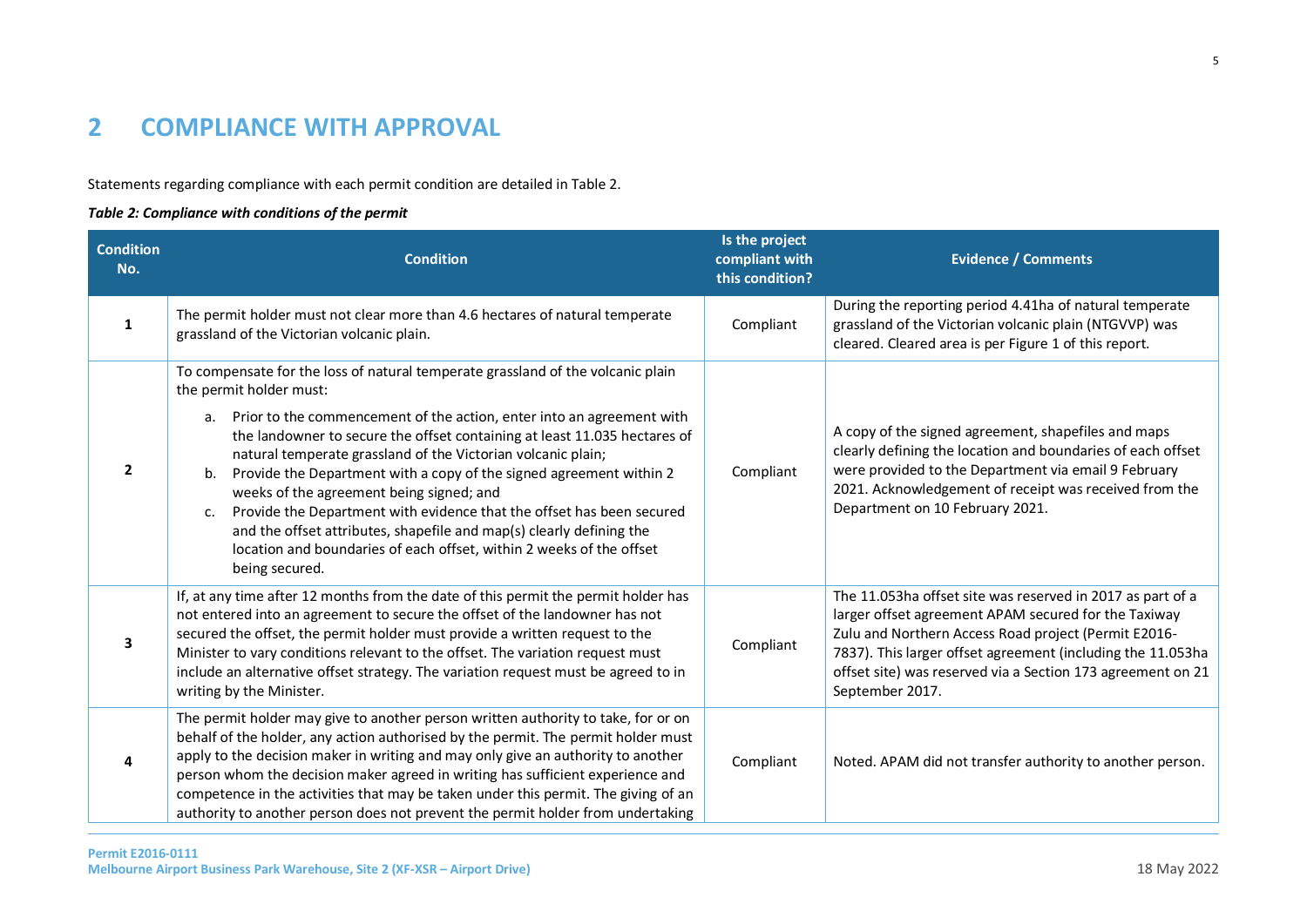| <b>Condition</b><br>No. | <b>Condition</b>                                                                                                                                                                                                                                                                                                                                                                                                                                                                                                                                                                                                                    | Is the project<br>compliant with<br>this condition? | <b>Evidence / Comments</b>                                                                                                                                                                                                                                                         |
|-------------------------|-------------------------------------------------------------------------------------------------------------------------------------------------------------------------------------------------------------------------------------------------------------------------------------------------------------------------------------------------------------------------------------------------------------------------------------------------------------------------------------------------------------------------------------------------------------------------------------------------------------------------------------|-----------------------------------------------------|------------------------------------------------------------------------------------------------------------------------------------------------------------------------------------------------------------------------------------------------------------------------------------|
|                         | the authorised actions. When an authority is granted to another person,<br>requirements of permit conditions also apply to that person. The permit holder<br>who gives an authority to another person must inform the Minister in writing<br>within fourteen days of giving the authority.                                                                                                                                                                                                                                                                                                                                          |                                                     |                                                                                                                                                                                                                                                                                    |
| 5                       | Within 7 days after the commencement of the action, the permit holder must<br>advise the Minister in writing of the actual date of commencement of the action.                                                                                                                                                                                                                                                                                                                                                                                                                                                                      | Compliant                                           | The action commenced on 19 February 2021, and written<br>notification was provided to the Department on 24<br>February 2021.                                                                                                                                                       |
| 6                       | The permit holder must maintain accurate records substantiating all activities<br>associated with or relevant to these permit conditions, including measures taken<br>to implement the Offset Management Plan, and make them available to the<br>Department upon request. Such records may be subject to audit by the<br>Department or an independent auditor in accordance with section 458 of the<br>EPBC Act, or used to assess or verify compliance with the permit conditions.<br>Summaries of audits may be published on the Department's website. The results<br>of audits may also be publicised through the general media. | Compliant                                           | Noted. Documentation is available on request.                                                                                                                                                                                                                                      |
| 7                       | Unless otherwise agreed to in writing by the decision maker, the permit holder<br>must publish the Offset Management Plan on their website within 1 month of the<br>permit being approved.                                                                                                                                                                                                                                                                                                                                                                                                                                          | Compliant                                           | The Offset Management Plan (OMP) was approved by the<br>Department 4 January 2021. The plan was published on the<br>Melbourne Airport website on 19 January 2021.<br>(https://www.melbourneairport.com.au/Corporate/About-<br>us/Environment/Environment-at-Melbourne-Airport)     |
| 8                       | Unless otherwise agreed to in writing by the Minister, within three months of<br>every 12 month anniversary of the commencement of the action, the permit<br>holder must publish a report on their website addressing compliance with these<br>permit conditions over the previous 12 months, including the implementation of<br>the Offset Management Plan. Non-compliance with any of the permit conditions<br>must be reported to the Department at the same time as the compliance report is<br>published.                                                                                                                      | Compliant                                           | This annual compliance report addresses this condition and<br>is published on the Melbourne Airport website<br>(https://www.melbourneairport.com.au/Corporate/About-<br>us/Environment/Environment-at-Melbourne-Airport).<br>Further details included in Section 3 of this report. |
| 9                       | If, after five years from the date of this permit, the permit holder has not<br>commenced the action, then the permit holder must not commence or continue<br>taking the action without the written agreement of the Minister.                                                                                                                                                                                                                                                                                                                                                                                                      | Compliant                                           | APAM commenced the action 19 February 2021. This is<br>within five years from the date of the permit.                                                                                                                                                                              |